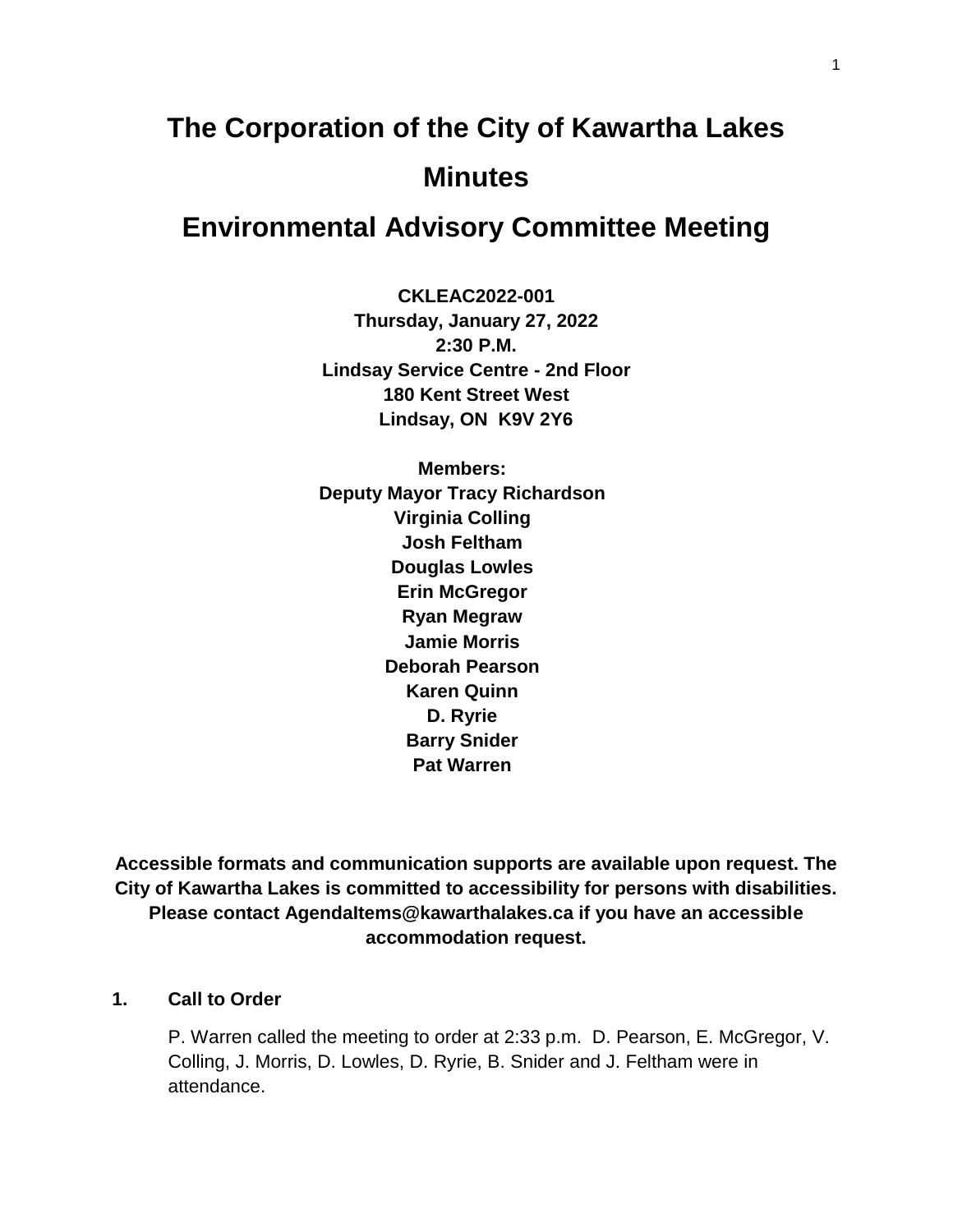Staff present were Director of Development Services, R. Holy and Recording Secretary E. Hallett

Absent: Deputy Mayor T. Richardson, R. Megraw and K. Quinn

1.1 Election of Chair

R. Holy conducted the appointment of Chair and asked for nominations.

**Moved by** D. Pearson

**Seconded by** J. Morris

**That** P. Warren be nominated as the Chair for the City of Kawartha Lakes Environmental Advisory Committee for 2022.

# **Carried**

R. Holy asked for nominations a second and third time. There were no other nominations put forward.

P. Warren was declared Chair of the City of Kawartha Lakes Environmental Advisory Committee for 2022.

P. Warren assumed the role of Chair.

1.2 Election of Vice Chair

R. Holy conducted the appointment of Vice-Chair and asked for nominations.

**Moved by** P. Warren

**Seconded by** V. Collings

**That** D. Pearson be nominated for Vice-Chair for the City of Kawartha Lakes Environmental Advisory Committee for 2022.

#### *Carried* **Carried Carried**

R. Holy asked for nominations a second and third time. There were no other nominations put forward. Ginny Colling was nominated for the position of Vice-Chair but withdrew her nomination.

D. Pearson was declared Vice-Chair for the City of Kawartha Lakes Environmental Advisory Committee for 2022.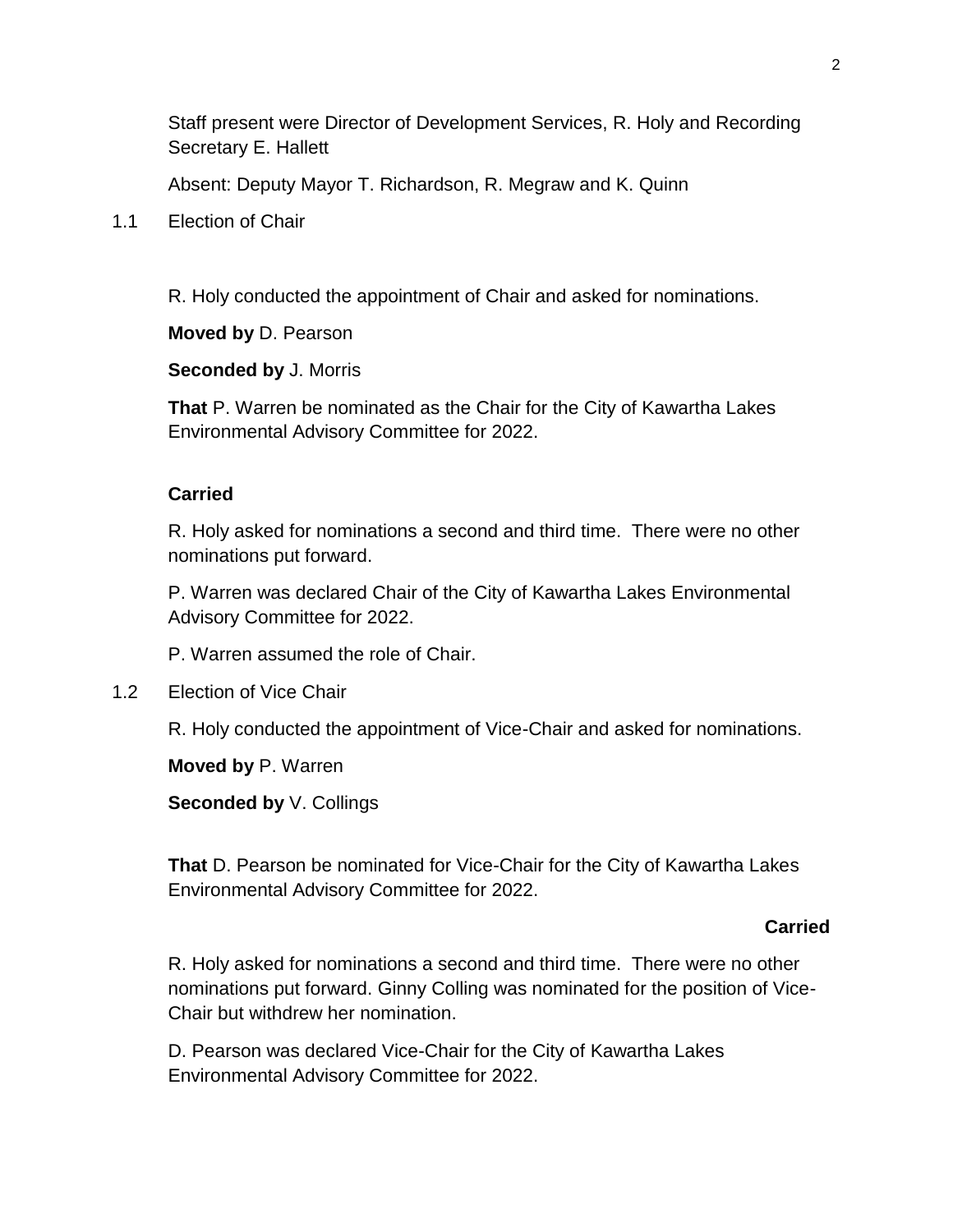# **2. Administrative Business**

2.1 Adoption of Agenda

J. Morris requested item 6.2 be amended to Transportation Sub-Committee Proposal

V. Collings requested the addition of item 6.6 – Southern Ontario Growth **Conference** 

P. Warren requested the addition of item 6.7 – GLOBE Forum 2022 - FCM **Conference** 

D. Lowles requested the addition of item 6.8 – Moratorium on New Gravel Mining Approvals

P. Warren requested addition of item 6.9 – Rural Zoning By-law Review

V. Collings requested removal of item 3.2 – Julie Petit and Robin Turri

**Moved By** D. Lowles **Seconded By** V. Colling

**That** the agenda be adopted as amended.

#### **Carried**

2.2 Declaration of Pecuniary Interest

There were no declarations of pecuniary interest disclosed.

2.3 Adoption of Minutes

December 9, 2021

**Moved By** V. Colling **Seconded By** D. Lowles

**That** the Minutes of the December 9th, 2021 CKLEAC meeting, be received.

**Carried**

#### **3. Deputations/Presentations**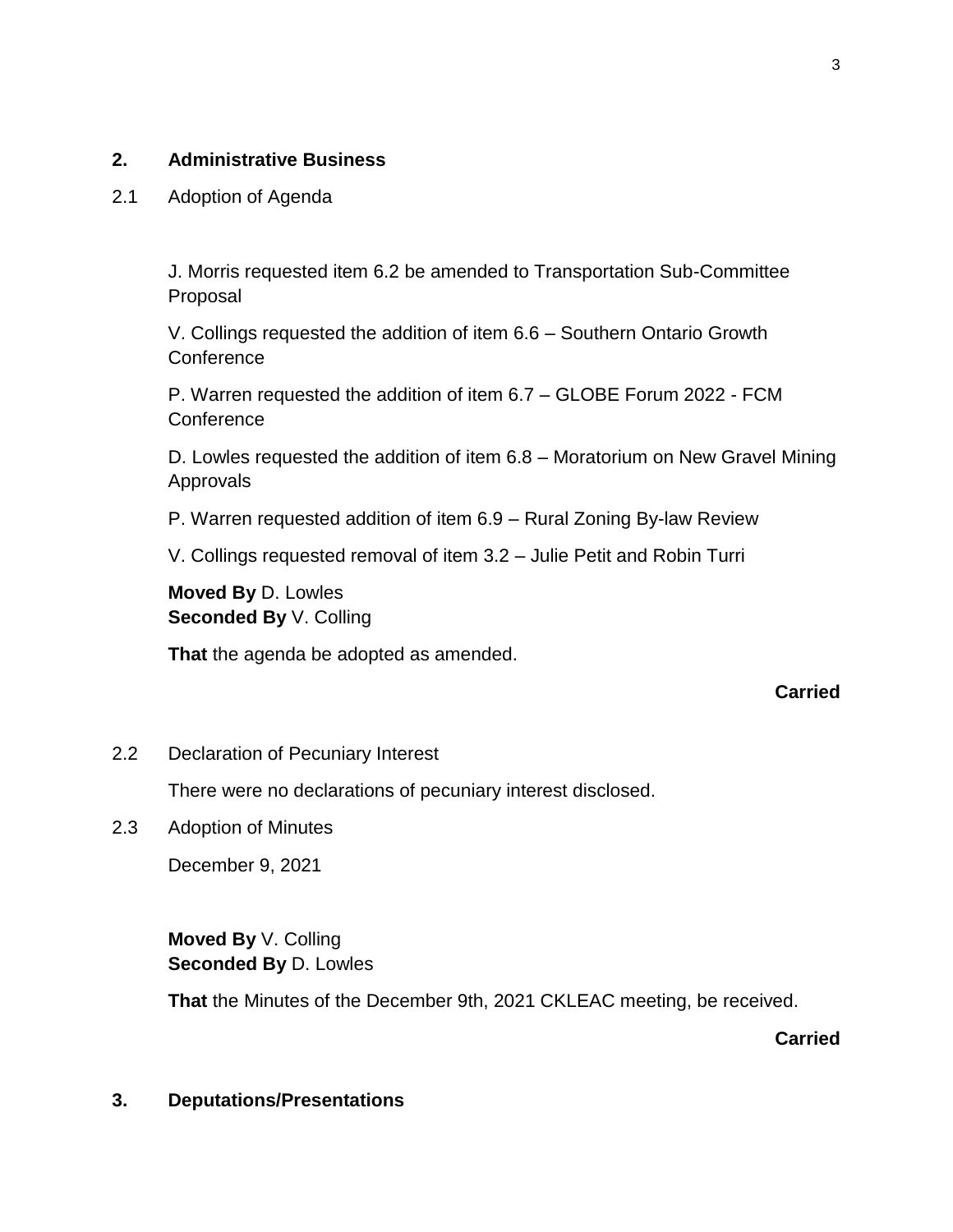3.1 James Mulhern

#### Land for Wilderness Park

James Mulhern brought forth a proposal for the creation of a Wilderness Park and Environmental Learning Center on a parcel of land that formerly housed the Bonair Plastic factory (in the area of Logie Street / Riverview Road and the Rainbow Bridge). J. Mulhern explained the potential for various types of developments, the collaboration of multiple groups and the benefits of providing a unique park for residents to learn and enjoy.

Committee members discussed and posed questions pertaining to ownership, history of the site, shoreline naturalization, and possible environmental concerns.

J. Mulhern will continue to research and report his findings back to the Committee.

3.2 Julie Petit and Robin Turri

Research Project - Community Driven Sustainability

Removed from Agenda.

- **4. Correspondence**
- **5. Action Item Updates**
- 5.1 CKLEAC Work Plan Updates by Project Team Leaders

Pollinator Action Sub-Committee

P. Warren reported the sub-committee met last night and discussed plans for 2022 including

- the 3<sup>rd</sup> annual Bee a Hero Contest
- $\bullet$  the 2<sup>nd</sup> annual Biking for Pollinators event
- the Broad Street pollinator demonstration patch
- the potential for a Garden Tour of front lawns that have been converted to pollinator gardens in Lindsay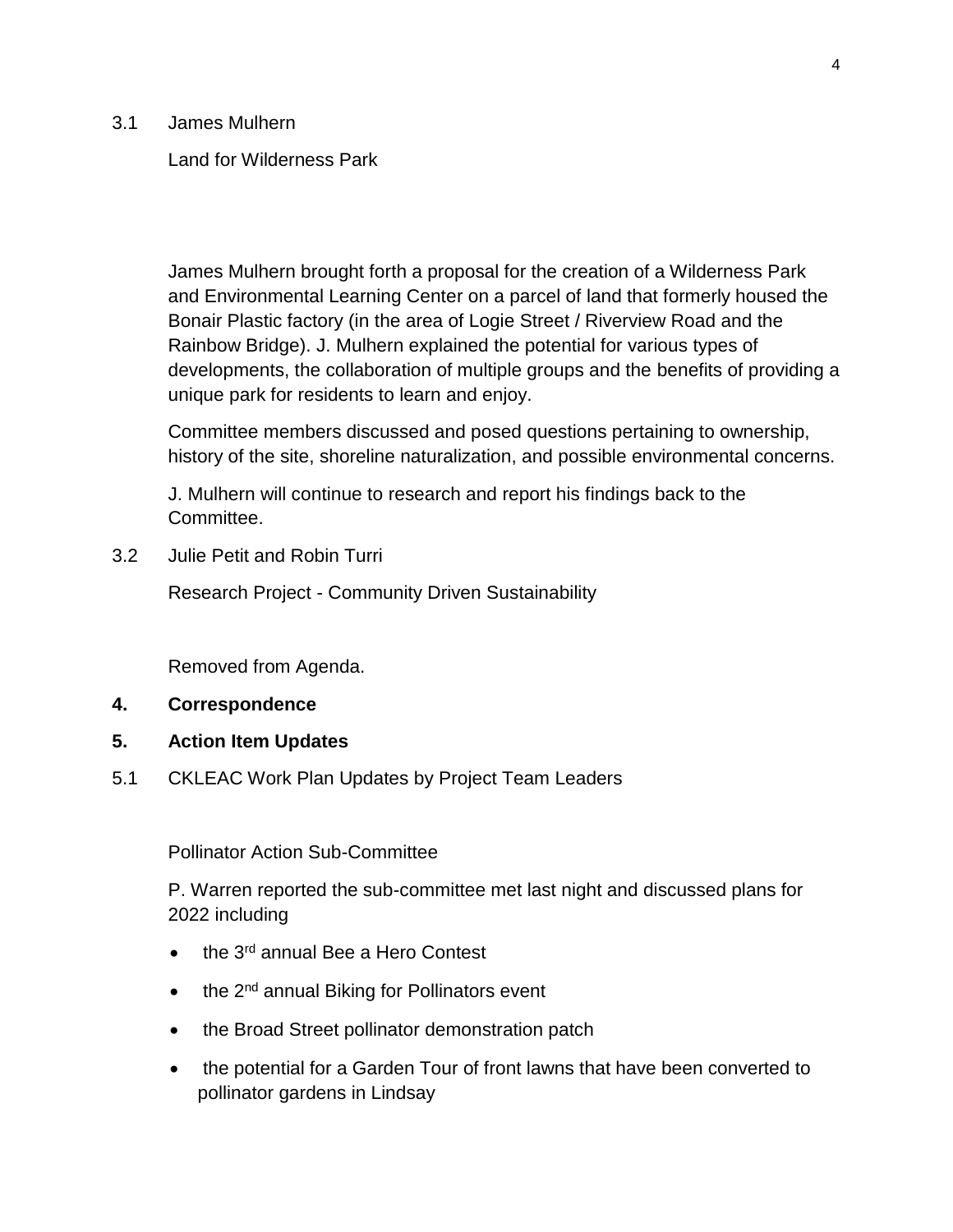P. Warren suggested members tune into a Bee City webinar next Tuesday pertaining to a project in Calgary, and will forward the link to members.

P. Warren confirmed that the Bee a Hero awards are scheduled to be presented at Committee of the Whole on February 8, 2022.

#### Environmental Hero

P. Warren reported that R. Cowieson in the Communications Division has promoted and advertised the Environmental Hero Awards through social media and other channels through the City. Additionally, P. Warren has been promoting the Awards through other methods such as Facebook.

Committee members discussed the potential for expanding in 2022 such as the inclusion of an Agricultural / Farm Category.

#### Active Transportation

J. Morris summarized the work completed over 2021 including:

- commenting on the draft terms of reference for the Active Transportation Master Plan
- consulting on the installation of cycling infrastructure at Old Mill Park
- assisting with the CHEST grant applications for cycling infrastructure for Queen's Square
- recommended bicycle lock up units at Logie and Memorial Parks in Lindsay, which were installed
- registered CKLEAC with CIMA as official stakeholder in Trails Master Plan development
- expressed interest in working on the Active Transportation Master Plan as it moves forward

#### **6. New or Other Business**

6.1 Active Transportation Master Plan Update - Jamie Morris

J. Morris noted that the Active Transportation Jump In page had been launched on the City website and that it included a survey, key dates, and time lines.

R.Holy clarified that the upcoming Technical Advisory Committee meeting was geared toward agencies, while the upcoming Stakeholder Workshop would be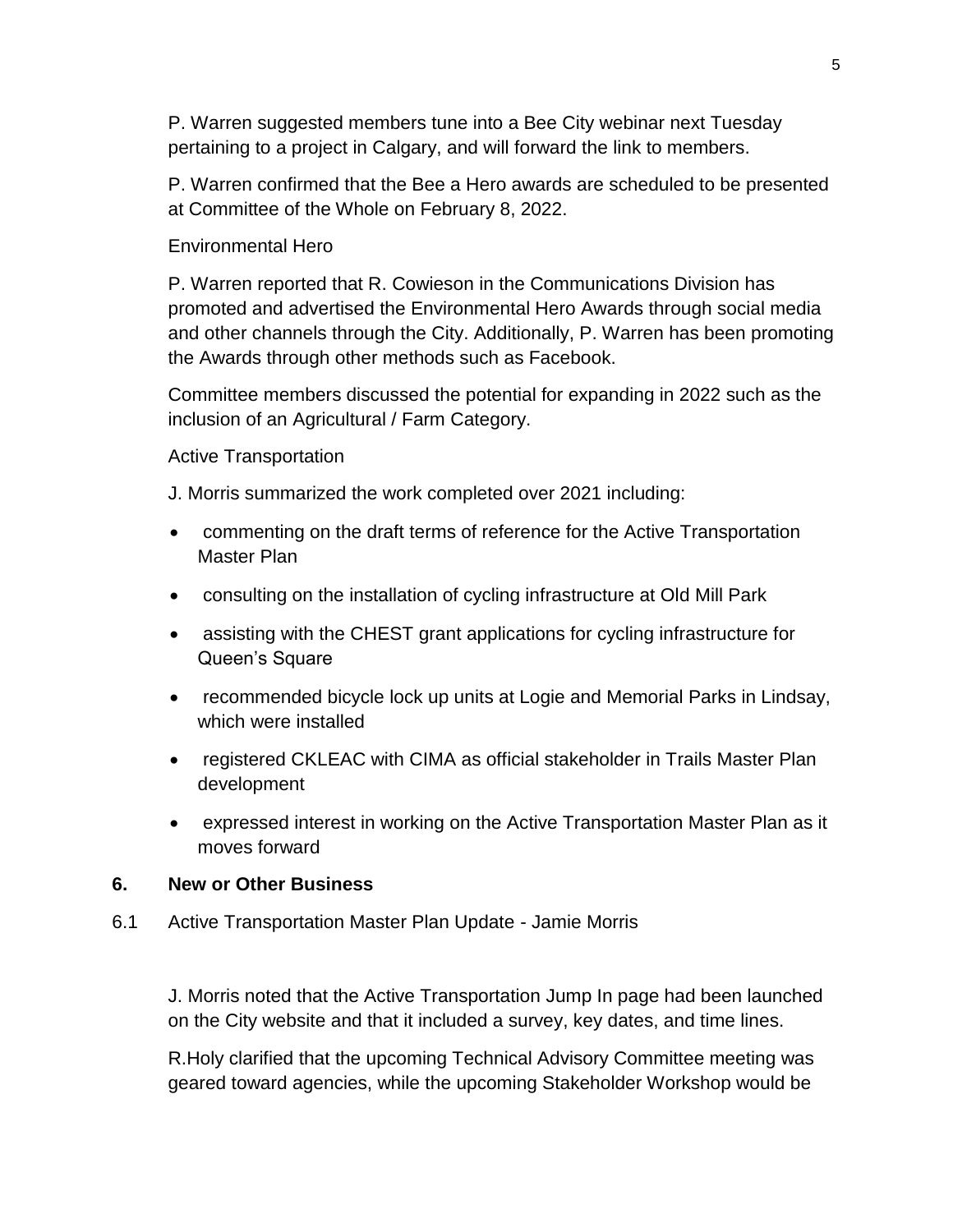open to the public, and that the survey would be open until March / April of this year.

R. Holy advised that a report would be going to Committee of the Whole on February  $8<sup>th</sup>$ , 2022 to establish an ATMP taskforce.

6.2 Active Transportation Sub-Committee Proposal - Jamie Morris

J. Morris addressed the need for a Transportation Sub-committee to focus on the entire Transportation section of the Healthy Environment Plan (pages 58-63). The primary aim of the HEP is to reduce local GHG emissions.The subcommittee will be focussed on not just Active Transportation, but all matters related to Transportation. The sub-committee will look into recommendations to Council on issues related to transportation and on strategy, policies, by-laws and procedures to reduce GHG. They will develop public education programs and review various governmental reports / programs and their impacts. The committee will be comprised of CKLEAC members, and at each CKLEAC meeting, there will be a reporting from the sub-committee. Approval from CKLEAC will be required for the sub-committee initiatives and recommendations to Council.

J. Morris, P. Warren, D. Pearson, D. Ryrie and V. Collings will form the Transportation sub-committee.

6.3 Review of Terms of CKLEAC Terms of Reference - Jamie Morris

Committee reviewed the Terms of Reference for CKLEAC.

Members commented that the focus needs to remain on GHG targets and meeting the targets. Discussion ensued regarding the collection of data. CKLEAC looks forward to the addition of the Environmental Co-ordinator to Development Services staff.

6.4 Mishkodeh Center for Indigenous Knowledge - Pat Warren

P. Warren provided members with a presentation from Mishkodeh Center for Indigenous Knowledge – a proposal by the Truth and Reconciliation Community of Bobcaygeon.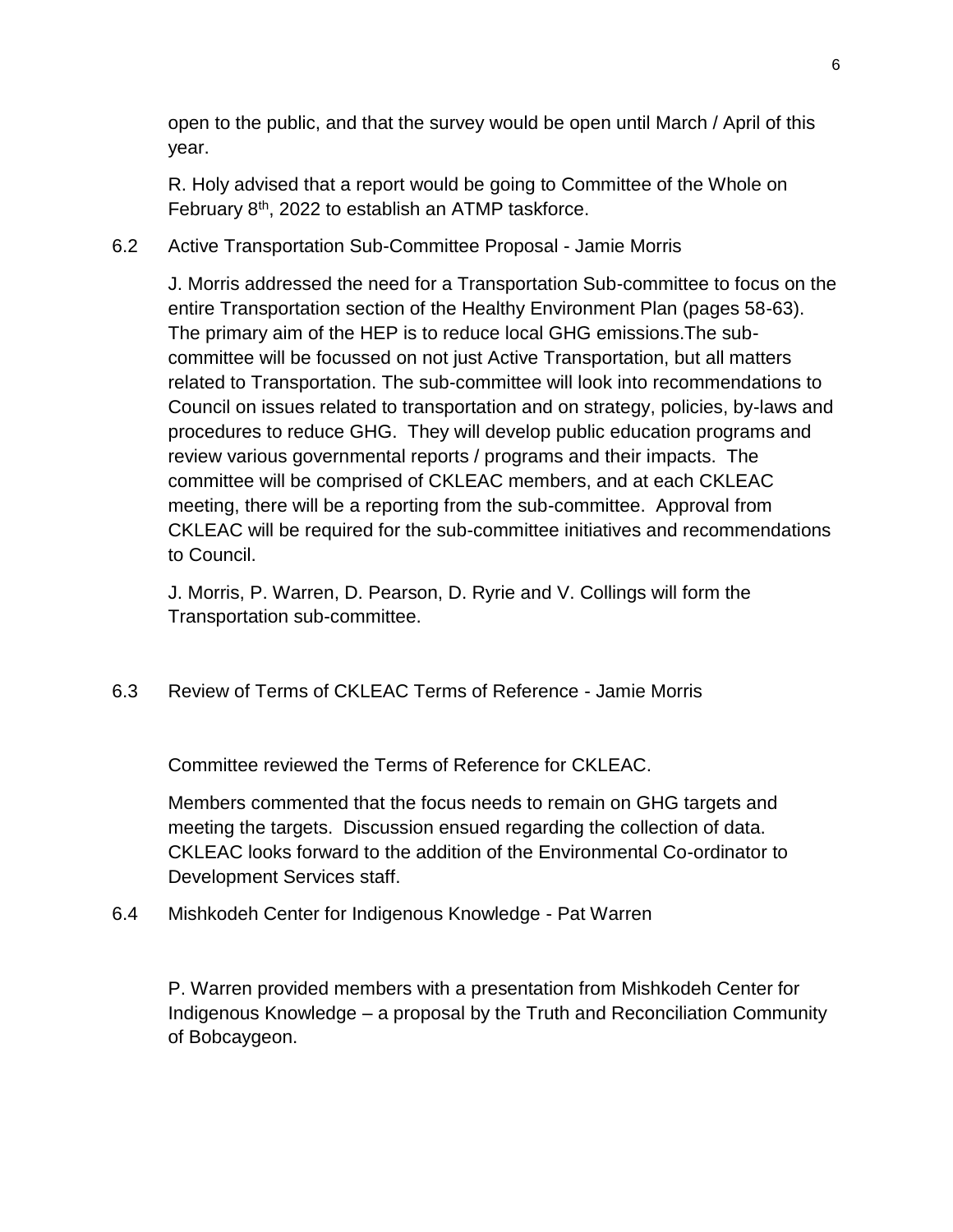P. Warren and D. Pearson concluded that "The Mishkodeh Center for Indigenous Knowledge is a great opportunity to connect learning and healing with the environment. It is a wonderful initiative for all to enjoy."

**Moved By** V. Colling **Seconded By** J. Feltham

**That** CKLEAC provides a letter of support that The Mishkodeh Center for Indigenous Knowledge is a great opportunity to connect learning and healing with the environment. It is a wonderful initiative for all to enjoy.

# **Carried**

## 6.5 Work Plans - Richard Holy

R. Holy requested that members please submit 2022 Work Plans and 2021 accomplishments for the following:

- Pollinator Action Committee
- Active Transportation
- Plastics Reduction Sub-Committee

And submit 2022 Work Plans for:

- Transportation Sub-Committee
- Rural Zoning By-law Sub-Committee
- 6.6. Southern Ontario Growth Conference

V. Colling suggested members may be interested in attending a free Southern Ontario Growth Conference focussing on municipal plan updates and reducing emission. V. Colling will provide the link to members.

# 6.7. GLOBE Forum 2022 – FCM

P. Warren suggested members may be interested in attending the GLOBE Forum 2022 through the Federation of Canadian Municipalities. P. Warren provided a link to members to register, and suggested CKLEAC could possibly fund 3 or 4 members to attend. P. Warren, V. Colling, D. Pearson, J. Morris, and D. Ryrie expressed an interest. It was suggested that Deputy Mayor T. Richardson may also be interested, and should be offered the opportunity.